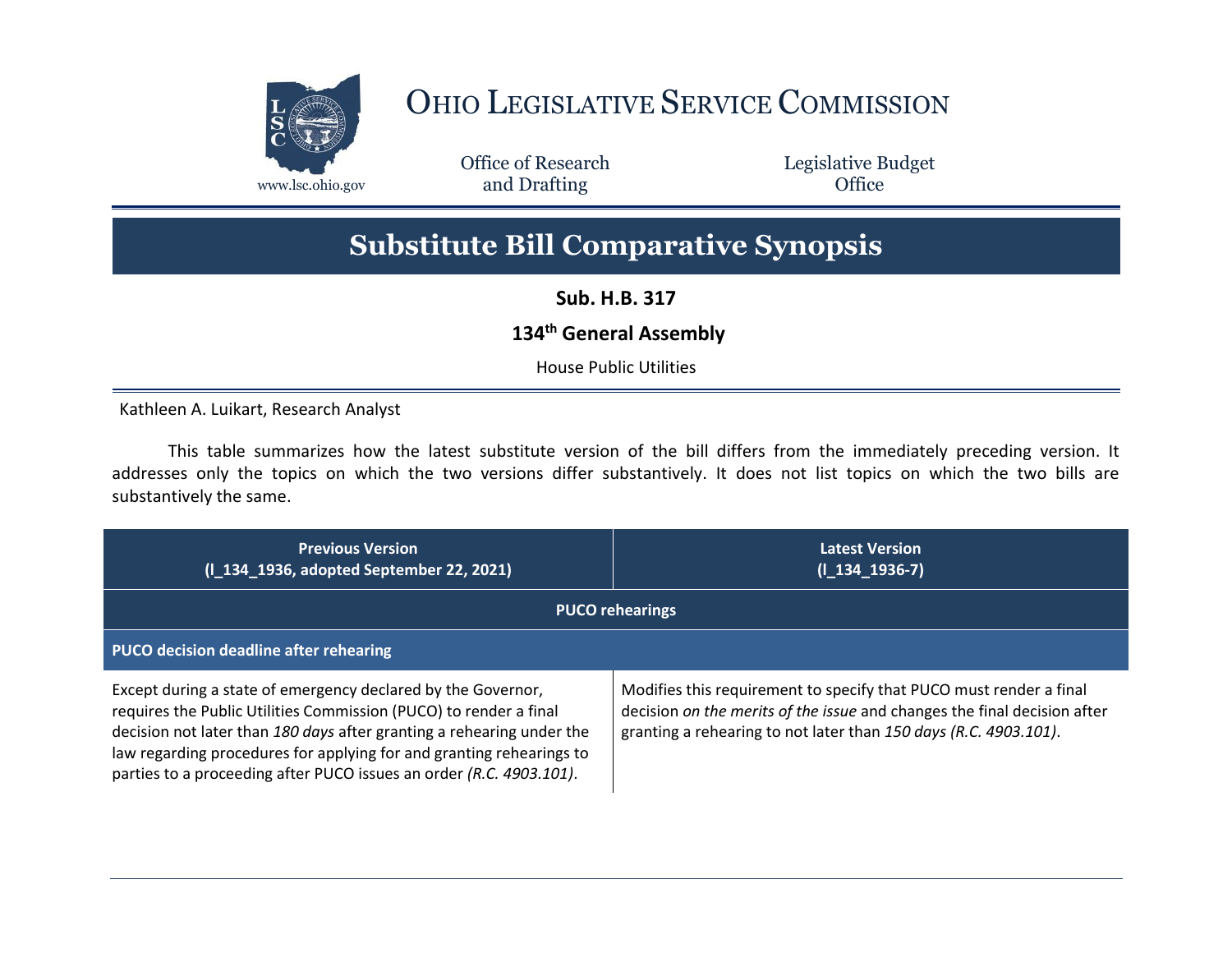| <b>Previous Version</b><br>(I_134_1936, adopted September 22, 2021)                                                                                                                                                                                                                                                                                                             | <b>Latest Version</b><br>$(I_134_1936-7)$                                                                                                                                                                                                                                                                                                                                                                                                                                                                                                               |  |
|---------------------------------------------------------------------------------------------------------------------------------------------------------------------------------------------------------------------------------------------------------------------------------------------------------------------------------------------------------------------------------|---------------------------------------------------------------------------------------------------------------------------------------------------------------------------------------------------------------------------------------------------------------------------------------------------------------------------------------------------------------------------------------------------------------------------------------------------------------------------------------------------------------------------------------------------------|--|
| PUCO failure to render rehearing decision by deadline                                                                                                                                                                                                                                                                                                                           |                                                                                                                                                                                                                                                                                                                                                                                                                                                                                                                                                         |  |
| No provision.                                                                                                                                                                                                                                                                                                                                                                   | Specifies that if PUCO fails to render a final decision in the 150 days as<br>required, the rehearing on the issue must be considered denied by<br>operation of law (R.C. 4903.101).                                                                                                                                                                                                                                                                                                                                                                    |  |
| Refunds of improper public utility charges                                                                                                                                                                                                                                                                                                                                      |                                                                                                                                                                                                                                                                                                                                                                                                                                                                                                                                                         |  |
| <b>Customer refunds for improper charges</b>                                                                                                                                                                                                                                                                                                                                    |                                                                                                                                                                                                                                                                                                                                                                                                                                                                                                                                                         |  |
| Specifies that all rates, fares, or any other charges paid by customers<br>to a public utility that are later found to be unreasonable, unlawful, or<br>otherwise improper by the Ohio Supreme Court are subject to refund<br>from the date of the Court's decision until the date when, on remand,<br>PUCO establishes new rates to implement the decision<br>(R.C. 4905.321). | Modifies this requirement to apply to rates, fares, or any other charges<br>paid by customers to a public utility as part of a rider or tracking<br>mechanism, rather than through base rates and specifies that the rates,<br>fares, or charges found to be unreasonable, unlawful, or otherwise<br>improper by the Ohio Supreme Court are subject to refund from the<br>date of the Court's decision until the date when PUCO makes changes<br>to the rider or mechanism to implement new rates to implement the<br>Court's decision (R.C. 4905.321). |  |
| <b>Small commercial customers</b>                                                                                                                                                                                                                                                                                                                                               |                                                                                                                                                                                                                                                                                                                                                                                                                                                                                                                                                         |  |
| "Small commercial customer" definition                                                                                                                                                                                                                                                                                                                                          |                                                                                                                                                                                                                                                                                                                                                                                                                                                                                                                                                         |  |
| No provision.                                                                                                                                                                                                                                                                                                                                                                   | Defines a "small commercial customer" as any customer that receives<br>electric service pursuant to a nonresidential tariff if the customer's<br>demand for electricity does not exceed 25 kilowatts within the last<br>12 months, but excludes any customer that does one or both of the<br>following:<br>Manages multiple electric meters and, within the last<br>12 months, the electricity demand for at least one of the<br>meters is 25 kilowatts or more;                                                                                        |  |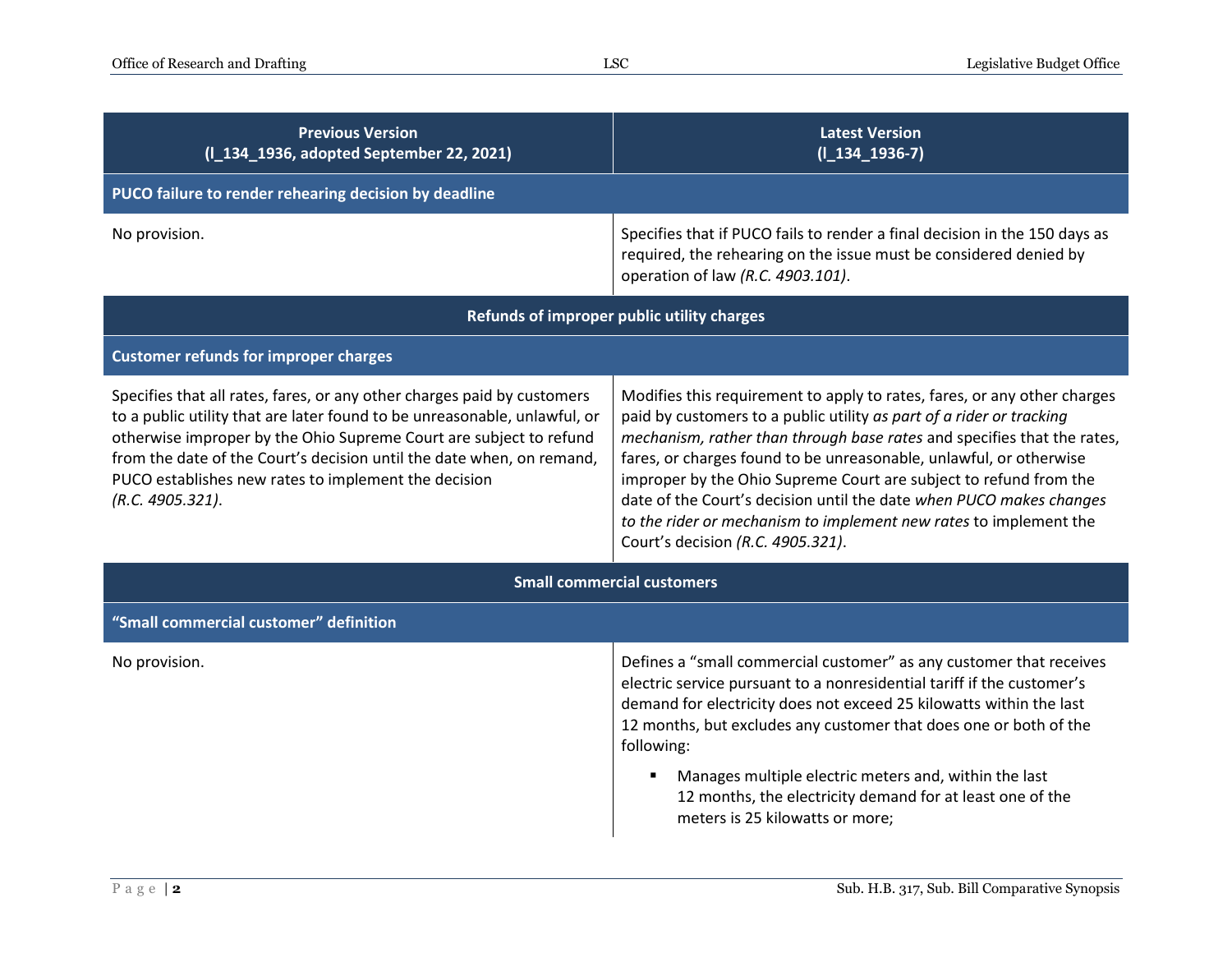| <b>Previous Version</b><br>(I_134_1936, adopted September 22, 2021)                                                                                                                                                                                                    | <b>Latest Version</b><br>$(I_134_1936-7)$                                                                                                                                                                                                                                                                                                                                                                                                      |  |
|------------------------------------------------------------------------------------------------------------------------------------------------------------------------------------------------------------------------------------------------------------------------|------------------------------------------------------------------------------------------------------------------------------------------------------------------------------------------------------------------------------------------------------------------------------------------------------------------------------------------------------------------------------------------------------------------------------------------------|--|
|                                                                                                                                                                                                                                                                        | Has, at the customer's discretion, aggregated the demand for<br>the customer-managed meters.                                                                                                                                                                                                                                                                                                                                                   |  |
|                                                                                                                                                                                                                                                                        | (R.C. 4928.101(A).)                                                                                                                                                                                                                                                                                                                                                                                                                            |  |
| Applicability of consumer protections to small commercial customers                                                                                                                                                                                                    |                                                                                                                                                                                                                                                                                                                                                                                                                                                |  |
| No provision.                                                                                                                                                                                                                                                          | Applies to small commercial customers and all other customers the<br>consumer protections (such as protections regarding contract<br>disclosure, service termination, and customer bill content) that are set<br>forth in Revised Code Section 4928.10 and in rules adopted under that<br>section (R.C. 4928.101(B)).                                                                                                                          |  |
| <b>Competitive Power Plan (CPP) and CPP-related provisions</b>                                                                                                                                                                                                         |                                                                                                                                                                                                                                                                                                                                                                                                                                                |  |
| EDU distribution service rate case application frequency                                                                                                                                                                                                               |                                                                                                                                                                                                                                                                                                                                                                                                                                                |  |
| Requires an electric distribution utility (EDU) to file a distribution<br>service rate case application not later than five years after the EDU's<br>competitive power plan (CPP) has been approved and at least once<br>every five years thereafter (R.C. 4909.181).  | Modifies this requirement to specify that an EDU must file a<br>distribution rate case application at least one time during the term of<br>each CPP approved by PUCO and specifies that each EDU that has not<br>filed a distribution rate case application during the five-year period<br>prior to the bill's effective date must file such a rate case not later than<br>six months after that effective date (R.C. 4909.181 and Section 5). |  |
| CPP: incorporation of provisions in effect prior to bill's effective date                                                                                                                                                                                              |                                                                                                                                                                                                                                                                                                                                                                                                                                                |  |
| Requires an EDU's CPP to incorporate the PUCO's competitive bidding<br>process, that was implemented by PUCO and in effect immediately<br>prior to the bill's effective date and under which EDUs established a<br>standard service offer (SSO) (R.C. 4928.143(A)(1)). | Requires a CPP to incorporate the PUCO's competitive bidding process,<br>retail cost allocation, and rate design that were implemented by PUCO<br>and in effect immediately prior to the bill's effective date<br>(R.C. 4928.143(A)(1)).                                                                                                                                                                                                       |  |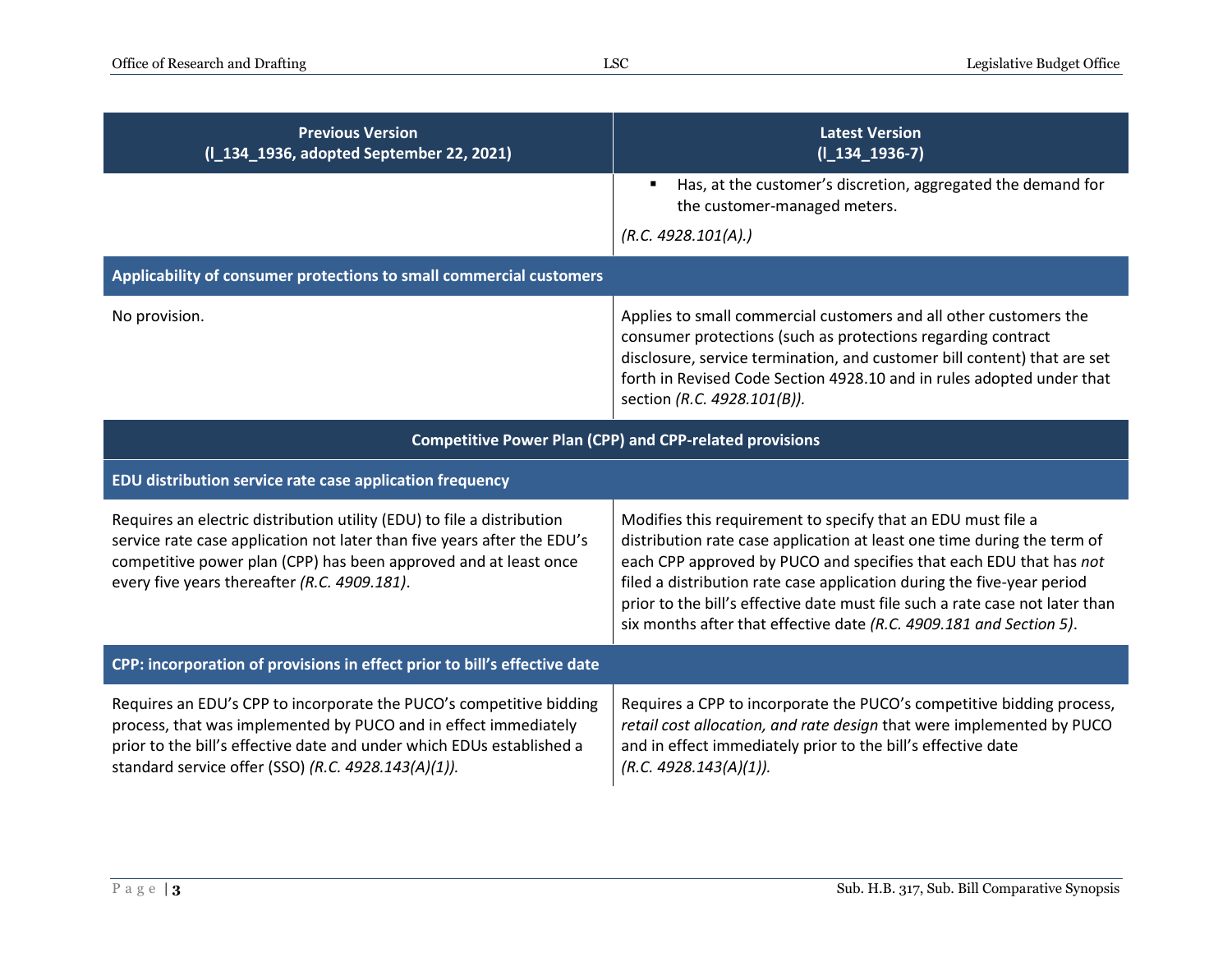| <b>Previous Version</b><br>(I_134_1936, adopted September 22, 2021)                                                                                                                  | <b>Latest Version</b><br>$(I_134_1936-7)$                                                                                                                                   |  |
|--------------------------------------------------------------------------------------------------------------------------------------------------------------------------------------|-----------------------------------------------------------------------------------------------------------------------------------------------------------------------------|--|
| CPP: amendments to competitive bidding process, retail cost allocation, and rate design                                                                                              |                                                                                                                                                                             |  |
| No provision.                                                                                                                                                                        | Allows PUCO to amend the CPP competitive bidding process, rate<br>allocation, and rate design as necessary to result in just and reasonable<br>rates (R.C. 4928.143(A)(1)). |  |
| CPP: cost recovery through SSO price                                                                                                                                                 |                                                                                                                                                                             |  |
| Specifies that under a CPP all costs directly incurred by the EDU in<br>conducting the competitive bidding process must be recovered<br>through the SSO price (R.C. 4928.143(A)(1)). | Specifies that all direct and indirect costs that the EDU incurs to<br>support or provide its SSO must be recovered through the SSO price<br>(R.C. 4928.143(A)(1)).         |  |
| CPP: SSO costs eligible for full and timely cost recovery                                                                                                                            |                                                                                                                                                                             |  |
| No provision.                                                                                                                                                                        | Specifies that each EDU is entitled to full and timely recovery of all<br>costs associated with its SSO, including recovery of the exact cost of:                           |  |
|                                                                                                                                                                                      | Acquiring energy and capacity;<br>٠                                                                                                                                         |  |
|                                                                                                                                                                                      | Costs associated with conducting, administering, and implementing<br>$\blacksquare$<br>the competitive bidding process;                                                     |  |
|                                                                                                                                                                                      | Costs for independent consultants; and<br>$\blacksquare$                                                                                                                    |  |
|                                                                                                                                                                                      | All other direct or indirect costs incurred to support or provide the<br>SSO.                                                                                               |  |
|                                                                                                                                                                                      | (R.C. 4928.143(A)(1).)                                                                                                                                                      |  |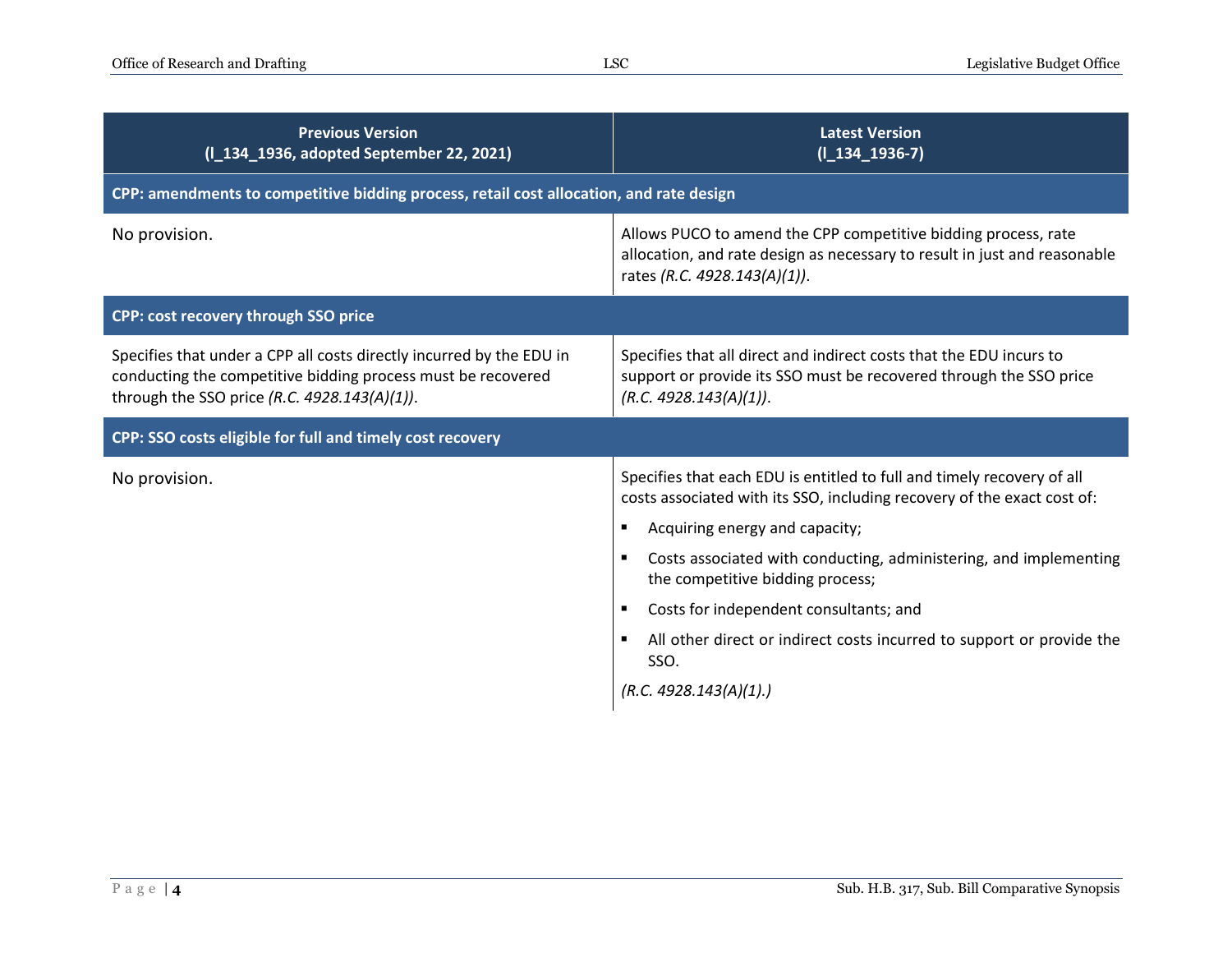| <b>Previous Version</b><br>(1 134_1936, adopted September 22, 2021)                                                                                                                                                                                                                                                                                                                                                                                                                                       | <b>Latest Version</b><br>$(I_134_1936-7)$                                                                                                                                                                                                                                                                                                                                                                                                                                                                                                                                                                       |
|-----------------------------------------------------------------------------------------------------------------------------------------------------------------------------------------------------------------------------------------------------------------------------------------------------------------------------------------------------------------------------------------------------------------------------------------------------------------------------------------------------------|-----------------------------------------------------------------------------------------------------------------------------------------------------------------------------------------------------------------------------------------------------------------------------------------------------------------------------------------------------------------------------------------------------------------------------------------------------------------------------------------------------------------------------------------------------------------------------------------------------------------|
| CPP: PUCO to ensure no double recovery/credit rider                                                                                                                                                                                                                                                                                                                                                                                                                                                       |                                                                                                                                                                                                                                                                                                                                                                                                                                                                                                                                                                                                                 |
| No provision.                                                                                                                                                                                                                                                                                                                                                                                                                                                                                             | Requires PUCO to ensure that any direct or indirect costs allocated to<br>the SSO price are not recovered twice from distribution customers and<br>permits PUCO to authorize a credit rider to avoid double recovery<br>(R.C. 4928.143(A)(1)).                                                                                                                                                                                                                                                                                                                                                                  |
| CPP: procedures to ensure least cost and reliable generation service                                                                                                                                                                                                                                                                                                                                                                                                                                      |                                                                                                                                                                                                                                                                                                                                                                                                                                                                                                                                                                                                                 |
| Requires an EDU's CPP to incorporate any other PUCO procedures<br>necessary to ensure least cost and reliable generation service<br>(R.C. 4928.143(A)(1)).                                                                                                                                                                                                                                                                                                                                                | No provision.                                                                                                                                                                                                                                                                                                                                                                                                                                                                                                                                                                                                   |
| CPP: alternative rate recovery mechanisms                                                                                                                                                                                                                                                                                                                                                                                                                                                                 |                                                                                                                                                                                                                                                                                                                                                                                                                                                                                                                                                                                                                 |
| Permits an EDU to establish alternative rate recovery mechanisms for<br>distribution costs in addition to the base rate recovery approved in a<br>distribution rate case under the ratemaking law in R.C. 4909.18<br>(R.C. 4928.143(A)(2)(a)).                                                                                                                                                                                                                                                            | Specifies that the alternative rate recovery mechanisms may be for<br>distribution and transmission costs in addition to the base rate<br>recovery approved in a distribution rate case under the ratemaking law<br>(R.C. 4928.143(A)(2)(a)).                                                                                                                                                                                                                                                                                                                                                                   |
| CPP: distribution riders under alternative rate recovery mechanisms                                                                                                                                                                                                                                                                                                                                                                                                                                       |                                                                                                                                                                                                                                                                                                                                                                                                                                                                                                                                                                                                                 |
| Specifies that the rate recovery mechanisms may include<br>distribution riders for the recovery of reasonable and prudent costs<br>or credits, including those for distribution system upgrades and<br>modernization, infrastructure improvements to accommodate<br>electric vehicle charging, and changes in taxes and in<br>environmental compliance and makes the riders subject to annual<br>reconciliation, including refunds, as a result of PUCO audits<br>$(R.C. 4928.143(A)(2)(a)(i)$ and (ii)). | Retains the annual reconciliation requirements, but specifies that the<br>distribution riders may be for the recovery of reasonable and prudent<br>capital investments and related operation and maintenance expenses;<br>carrying costs; incremental depreciation and incremental property<br>taxes for "distribution infrastructure expansion, improvement, or<br>replacement"; and for any program that is legally required to comply<br>with any PUCO order or rule or any order or regulation of another<br>governmental entity having jurisdiction over the EDU<br>(R.C. 4928.143(A)(2)(a)(i) and (iii)). |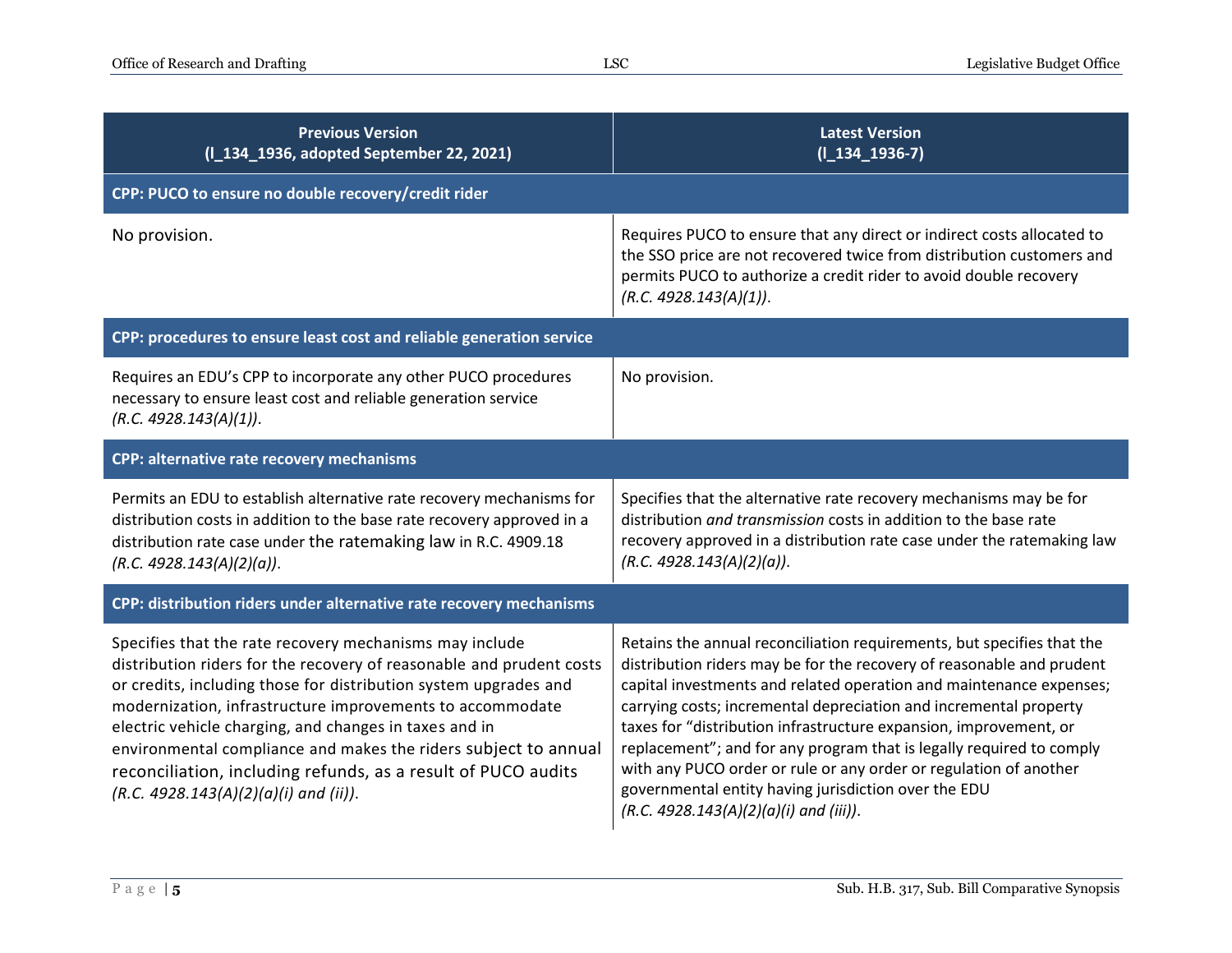| <b>Previous Version</b><br>(1 134 1936, adopted September 22, 2021)                                                                                    | <b>Latest Version</b><br>$(I_134_1936-7)$                                                                                                                                                    |
|--------------------------------------------------------------------------------------------------------------------------------------------------------|----------------------------------------------------------------------------------------------------------------------------------------------------------------------------------------------|
| CPP: "distribution infrastructure expansion, improvement, or replacement" definition                                                                   |                                                                                                                                                                                              |
| No provision.                                                                                                                                          | Defines "distribution infrastructure expansion, improvement, or<br>replacement" (the depreciation and property taxes for which may be<br>recovered through a distribution rider) to include: |
|                                                                                                                                                        | Each of the following for distribution service: (1) battery storage,<br>(2) cybersecurity technologies, and (3) smart-city technologies;                                                     |
|                                                                                                                                                        | Distribution grid modernization; and<br>$\blacksquare$                                                                                                                                       |
|                                                                                                                                                        | Distribution infrastructure upgrades to accommodate customer<br>investment in microgrids and in electric vehicle charging.                                                                   |
|                                                                                                                                                        | (R.C. 4928.143(A)(2)(a)(i).)                                                                                                                                                                 |
| CPP: cost recovery limit for distribution riders                                                                                                       |                                                                                                                                                                                              |
| No provision.                                                                                                                                          | Prohibits the following from exceeding 3% of the EDU's total<br>distribution revenue from the previous year:                                                                                 |
|                                                                                                                                                        | The initial filing for cost recovery under the distribution riders<br>described above;                                                                                                       |
|                                                                                                                                                        | Each annual increase for cost recovery under the riders.                                                                                                                                     |
|                                                                                                                                                        | (R.C. 4928.143(A)(2)(a)(ii).)                                                                                                                                                                |
| <b>CPP: customer price transparency</b>                                                                                                                |                                                                                                                                                                                              |
| Allows a CPP to offer customer price transparency in addition to the<br>existing law consumer protections in R.C. 4928.10<br>(R.C. 4928.143(A)(2)(c)). | No provision.                                                                                                                                                                                |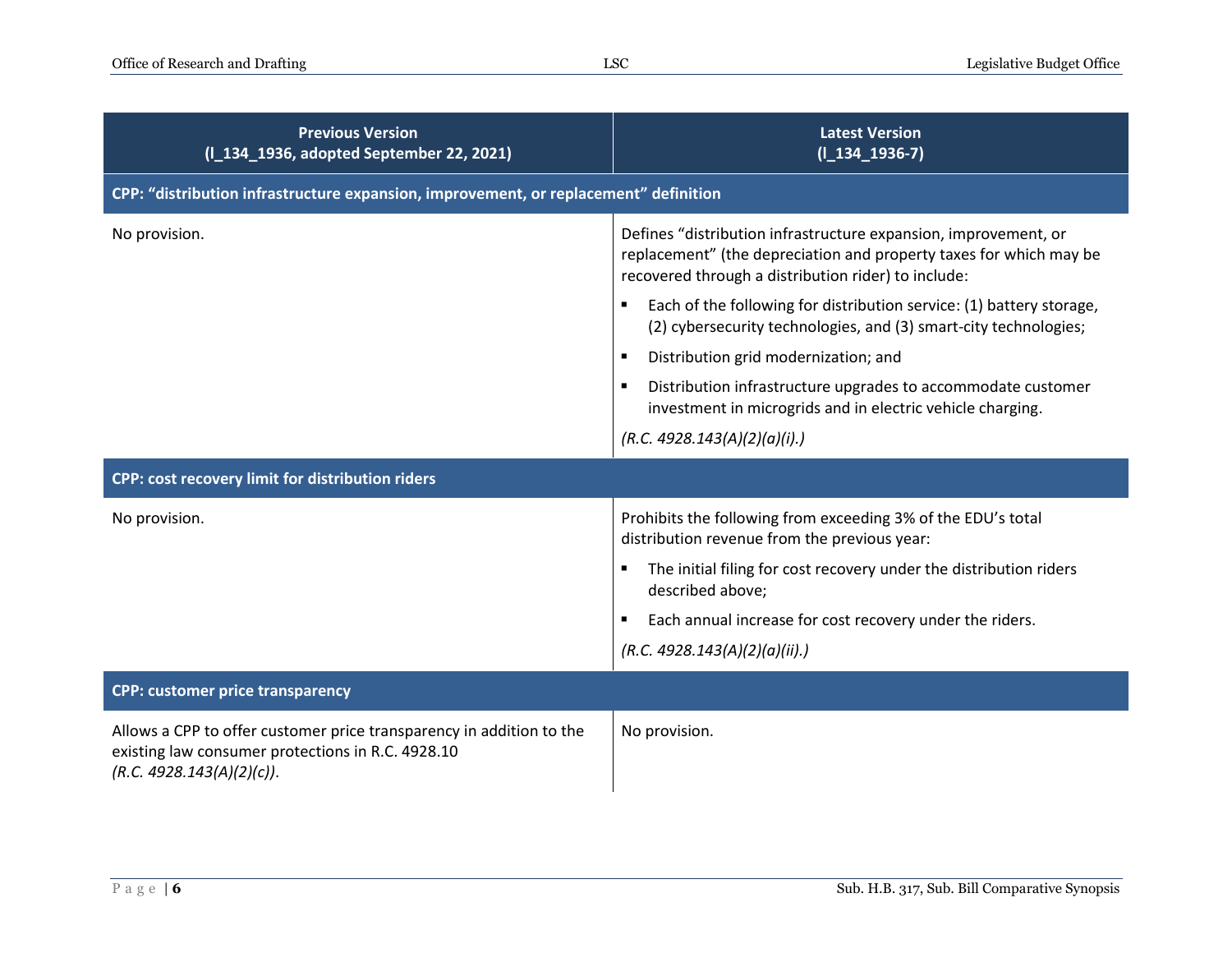| <b>Previous Version</b><br>(I_134_1936, adopted September 22, 2021)                                                                                                                                                                                                                                                                                                                                                                                                        | <b>Latest Version</b><br>$(I_134_1936-7)$                                                                                                                                                                                                                                                                                                                                                                                                                                                 |  |
|----------------------------------------------------------------------------------------------------------------------------------------------------------------------------------------------------------------------------------------------------------------------------------------------------------------------------------------------------------------------------------------------------------------------------------------------------------------------------|-------------------------------------------------------------------------------------------------------------------------------------------------------------------------------------------------------------------------------------------------------------------------------------------------------------------------------------------------------------------------------------------------------------------------------------------------------------------------------------------|--|
| <b>CPP: transmission cost recovery rider</b>                                                                                                                                                                                                                                                                                                                                                                                                                               |                                                                                                                                                                                                                                                                                                                                                                                                                                                                                           |  |
| Allows a CPP to authorize full and timely transmission cost recovery<br>through annually reconciled transmission riders<br>(R.C. 4928.143(A)(2)(b)).                                                                                                                                                                                                                                                                                                                       | Also allows a CPP to also authorize these transmission riders for cost<br>recovery of transmission related costs (R.C. 4928.143(A)(2)(b)).                                                                                                                                                                                                                                                                                                                                                |  |
| CPP: eligible transmission cost recovery/energy-intensive customers                                                                                                                                                                                                                                                                                                                                                                                                        |                                                                                                                                                                                                                                                                                                                                                                                                                                                                                           |  |
| Allows as eligible transmission cost recovery (1) programs that align<br>retail rate recovery with how utilities incur transmission costs or<br>(2) programs that allow customers to be billed directly for<br>transmission costs (R.C. 4928.143(A)(2)(b)).                                                                                                                                                                                                                | Limits those recovery programs to energy-intensive customers and modifies<br>the programs to those that (1) align retail rate recovery with how<br>transmission and transmission related costs are imposed on, or charged to,<br>the EDU or (2) allow direct billing for transmission service by a competitive<br>retail electric service provider (CRES) (R.C. 4928.143(A)(2)(c)).                                                                                                       |  |
| CPP: additional eligible transmission cost recovery                                                                                                                                                                                                                                                                                                                                                                                                                        |                                                                                                                                                                                                                                                                                                                                                                                                                                                                                           |  |
| No provision.                                                                                                                                                                                                                                                                                                                                                                                                                                                              | Allows as eligible transmission and transmission related cost recovery<br>(1) ancillary and congestion costs, and (2) costs imposed on or charged<br>to the EDU by the Federal Regulatory Commission (FERC) or a regional<br>transmission organization or similar organization, but excludes costs for<br>balancing and operating reserves (R.C. 4928.143(A)(2)(b)).                                                                                                                      |  |
| CPP: economic development and job retention programs                                                                                                                                                                                                                                                                                                                                                                                                                       |                                                                                                                                                                                                                                                                                                                                                                                                                                                                                           |  |
| Allows an EDU to implement in its CPP economic development, job<br>retention, or interruptible rate programs provided that (1) the<br>programs currently in existence on the bill's effective date may only<br>be terminated on a gradual basis that avoids abrupt or significant rate<br>impacts and (2) the program costs may be allocated across all classes<br>of customers and across those utilities in the same holding company<br>system (R.C. 4928.143(A)(2)(d)). | Adds a condition to implementing these programs in an EDU's CPP by<br>specifying that the EDU allow cost-effective programs for customers or<br>potential customers that are energy intensive or have a distinct energy<br>profile and specifies that the programs currently in existence on the<br>bill's effective date may only be terminated or modified on a gradual<br>basis that avoids abrupt or significant rate impacts on participating<br>customers (R.C. 4928.143(A)(2)(d)). |  |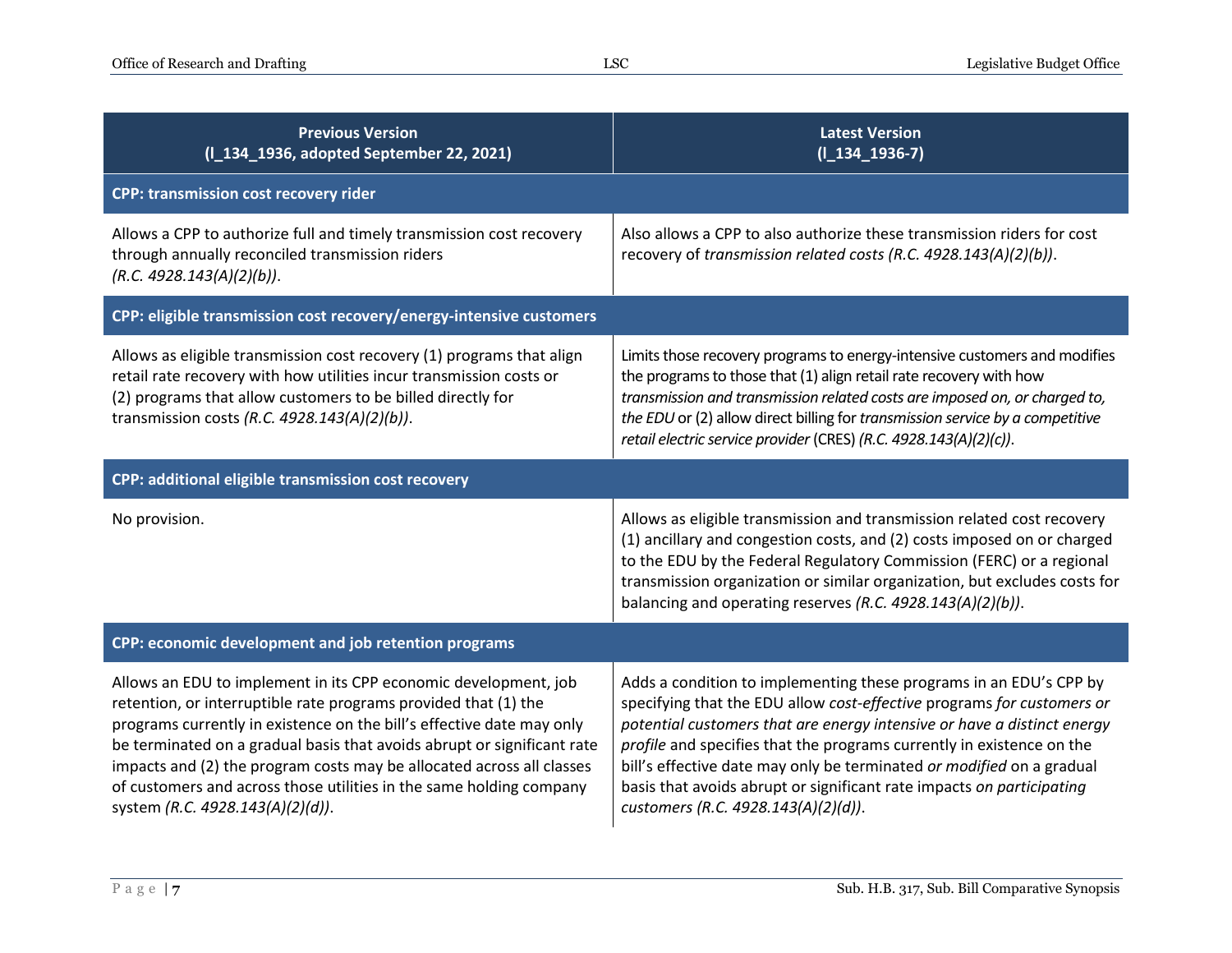| <b>Previous Version</b><br>(I_134_1936, adopted September 22, 2021)                                  | <b>Latest Version</b><br>$(I_134_1936-7)$                                                                                                                                                                                                                                                                                                                                                                                                                                                                                                                                                                                                       |  |
|------------------------------------------------------------------------------------------------------|-------------------------------------------------------------------------------------------------------------------------------------------------------------------------------------------------------------------------------------------------------------------------------------------------------------------------------------------------------------------------------------------------------------------------------------------------------------------------------------------------------------------------------------------------------------------------------------------------------------------------------------------------|--|
| <b>CPP: capital lease financing arrangements</b>                                                     |                                                                                                                                                                                                                                                                                                                                                                                                                                                                                                                                                                                                                                                 |  |
| No provision.                                                                                        | Allows a CPP to authorize the EDU to enter into capital lease financing<br>arrangements with mercantile customers for distribution or<br>transmission related equipment (1) without preapproval by PUCO and<br>under which the mercantile customers must pay for the EDU's capital<br>investment through periodic lease payments to the EDU or (2) through<br>a PUCO-approved reasonable arrangement (created under current law<br>in R.C.4905.31) to promote economic development and under which<br>the mercantile customers are not responsible for paying the full cost of<br>the capital investments (R.C. 4928.143(A)(2)(e)(i) and (ii)). |  |
| CPP: ratepayers not liable for costs following a default under a capital lease financing arrangement |                                                                                                                                                                                                                                                                                                                                                                                                                                                                                                                                                                                                                                                 |  |
| No provision.                                                                                        | Specifies that ratepayers will not be responsible for any default related<br>costs in the event of a mercantile customer's default with respect to a<br>capital lease financing arrangement (R.C. 4928.143(A)(2)(e)(iii)).                                                                                                                                                                                                                                                                                                                                                                                                                      |  |
| CPP: distributed energy resource aggregation for wholesale market participation                      |                                                                                                                                                                                                                                                                                                                                                                                                                                                                                                                                                                                                                                                 |  |
| No provision.                                                                                        | Allows an EDU, under a CPP, to aggregate the distributed energy<br>resources of its SSO customers for participating in the wholesale<br>market, consistent with FERC orders and regulations<br>(R.C. 4928.143(A)(2)(f)).                                                                                                                                                                                                                                                                                                                                                                                                                        |  |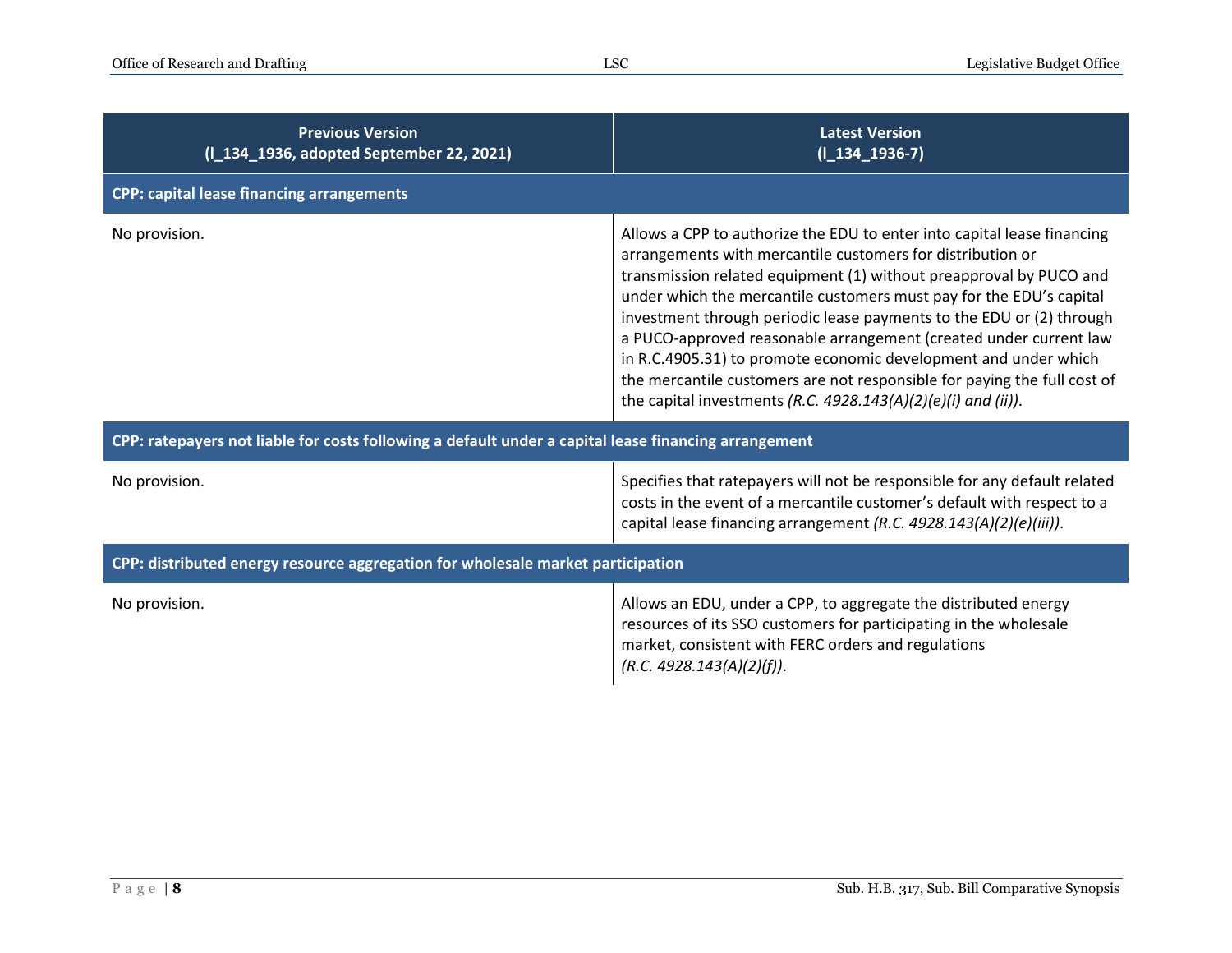| <b>Previous Version</b><br>(I_134_1936, adopted September 22, 2021)                                                                                                                                                                  | <b>Latest Version</b><br>$(I_134_1936-7)$                                                                                                                                                                                                                                                                                                                               |  |
|--------------------------------------------------------------------------------------------------------------------------------------------------------------------------------------------------------------------------------------|-------------------------------------------------------------------------------------------------------------------------------------------------------------------------------------------------------------------------------------------------------------------------------------------------------------------------------------------------------------------------|--|
| CPP: economic development using "Infrastructure Investment and Jobs Act" funding                                                                                                                                                     |                                                                                                                                                                                                                                                                                                                                                                         |  |
| No provision.                                                                                                                                                                                                                        | Permits an EDU, under a CPP, to obtain and utilize (with PUCO<br>approval and if consistent with Ohio law) funding under the federal<br>"Infrastructure Investment and Jobs Act" to invest in distribution<br>infrastructure to promote economic development in the EDU's<br>service territory and provide benefits to the EDU's customers<br>(R.C. 4928.143(A)(2)(q)). |  |
| Prohibition against cash payments to interveners in CPP proceeding                                                                                                                                                                   |                                                                                                                                                                                                                                                                                                                                                                         |  |
| Prohibits an EDU from making, directly or indirectly, a cash payment<br>to any intervening party in a CPP proceeding to induce that party to<br>enter into a stipulation for a matter pending with PUCO<br>(R.C. 4928.143(B)(3)(a)). | Retains the prohibition against making such cash payments to an<br>intervening party, but removes the specification that prohibits making<br>payments directly or indirectly (R.C. 4928.143(B)(3)(a)(i)).                                                                                                                                                               |  |
| Cash payment prohibition not a limitation on PUCO authority                                                                                                                                                                          |                                                                                                                                                                                                                                                                                                                                                                         |  |
| No provision.                                                                                                                                                                                                                        | Specifies that the cash payment prohibition described above does not<br>(1) limit PUCO authority to reasonably allocate costs among rate<br>schedules or reasonably design rates within a rate schedule or<br>(2) prohibit PUCO from approving rates designed for particular<br>customers or classes of customers (R.C. 4928.143(B)(3)(b)).                             |  |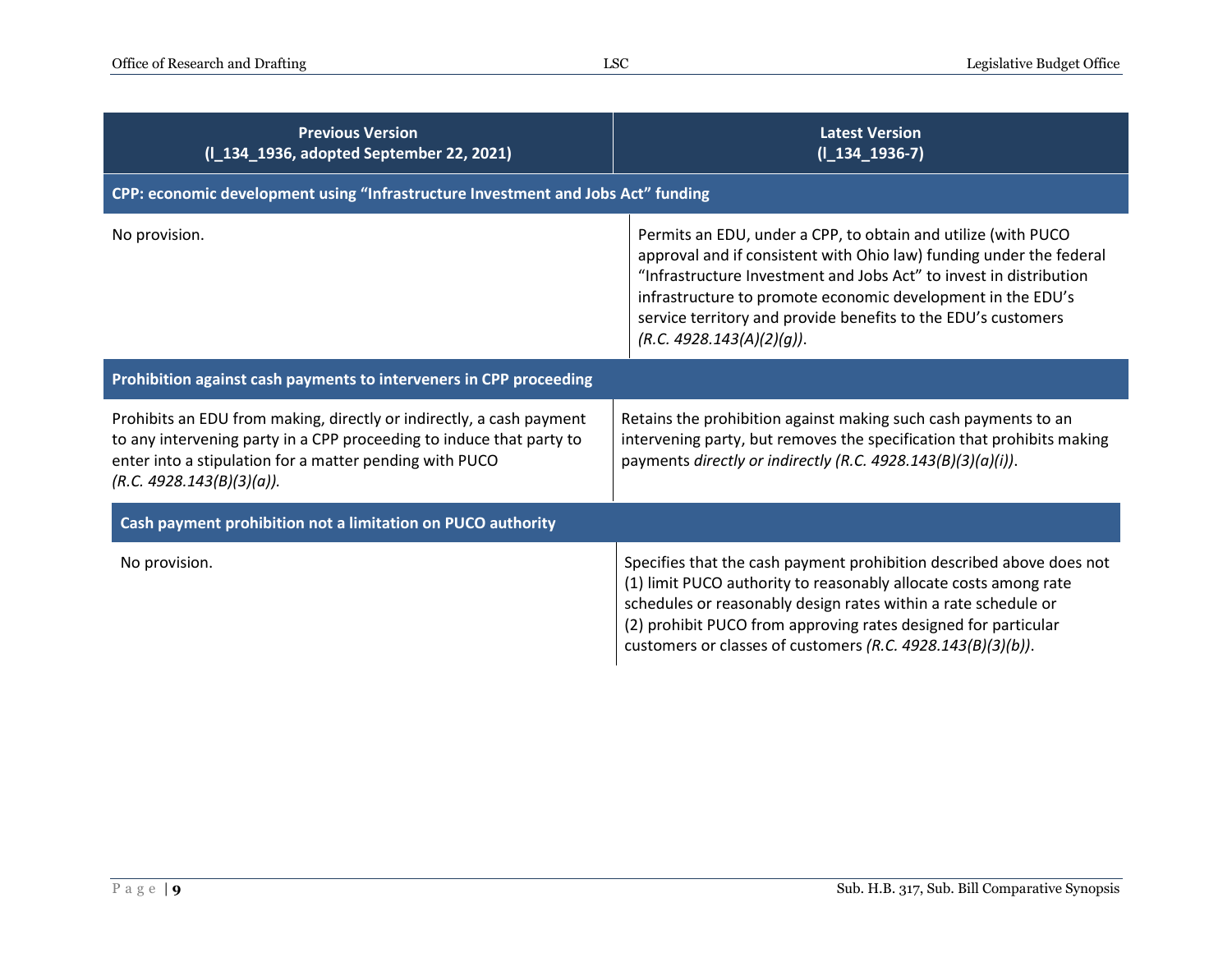| <b>Previous Version</b><br>(I_134_1936, adopted September 22, 2021)                                                                                                                                                                                                                                                                                                                                                     | <b>Latest Version</b><br>$(I_134_1936-7)$                                                                                                                                                                                                                                                                                                                            |  |
|-------------------------------------------------------------------------------------------------------------------------------------------------------------------------------------------------------------------------------------------------------------------------------------------------------------------------------------------------------------------------------------------------------------------------|----------------------------------------------------------------------------------------------------------------------------------------------------------------------------------------------------------------------------------------------------------------------------------------------------------------------------------------------------------------------|--|
| <b>CPP: excessive earnings test</b>                                                                                                                                                                                                                                                                                                                                                                                     |                                                                                                                                                                                                                                                                                                                                                                      |  |
| Establishes a process for annually determining whether the EDU's<br>earnings were excessive under which excessive earnings are measured<br>according to whether the EDU's earned return on common equity is<br>greater by 200 basis points or more than the common equity that was<br>earned during the same period that was earned by publicly traded<br>electric utilities facing comparable risk (R.C. 4928.143(C)). | Modifies the excessive earnings measurement to be measured according<br>to whether the EDU's earned return on common equity is greater by 250<br>basis points or more than the common equity most recently authorized<br>by PUCO (R.C. 4928.143(C)).                                                                                                                 |  |
| Prohibition against bidding energy from battery storage into wholesale market                                                                                                                                                                                                                                                                                                                                           |                                                                                                                                                                                                                                                                                                                                                                      |  |
| No provision.                                                                                                                                                                                                                                                                                                                                                                                                           | Prohibits an EDU from bidding into the wholesale market the energy<br>from any battery storage system that the EDU invested in for<br>distribution service (R.C. 4928.149).                                                                                                                                                                                          |  |
| <b>Corporate separation law exception</b>                                                                                                                                                                                                                                                                                                                                                                               |                                                                                                                                                                                                                                                                                                                                                                      |  |
| No provision.                                                                                                                                                                                                                                                                                                                                                                                                           | Permits an EDU's affiliate to own or operate an electric generating<br>facility, notwithstanding the prohibition against an EDU, either<br>directly or through an affiliate, engaging in the businesses of<br>supplying a noncompetitive retail electric service and a competitive<br>retail electric service under the corporate separation law<br>(R.C. 4928.171). |  |
| Standby service under governmental aggregation for electric service repeal                                                                                                                                                                                                                                                                                                                                              |                                                                                                                                                                                                                                                                                                                                                                      |  |
| No provision.                                                                                                                                                                                                                                                                                                                                                                                                           | Repeals the law regarding a legislative authority's election not to<br>receive any standby service under the governmental aggregation law<br>for electric service and the prohibition against imposing standby<br>service charges on governmental aggregation customers<br>(R.C. 4928.20(1)).                                                                        |  |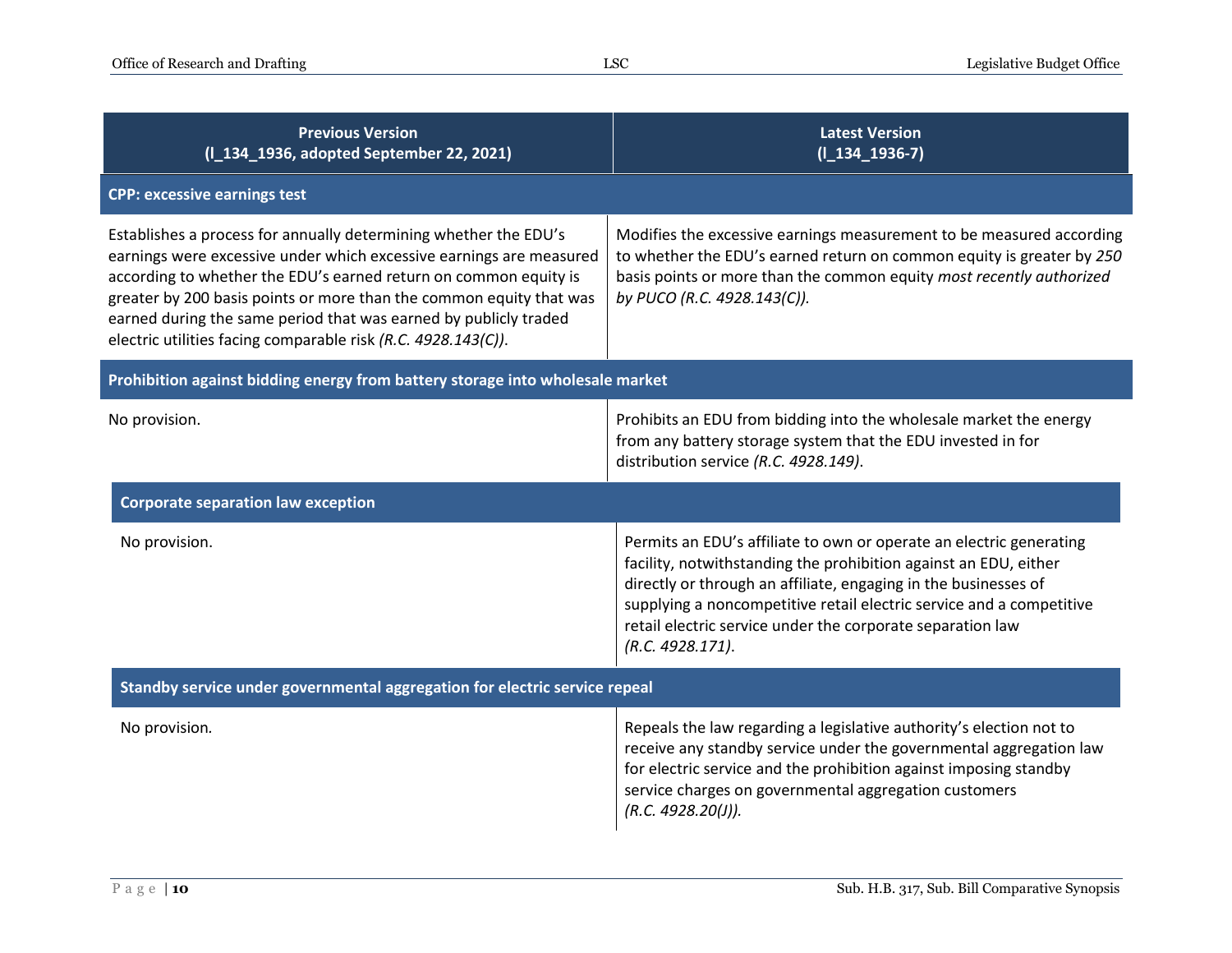| <b>Previous Version</b><br>(I_134_1936, adopted September 22, 2021) | <b>Latest Version</b><br>$(I_134_1936-7)$                                                                                                                                                                                                                                                                                                                                                                                                                                                                                                                                                                                                                                                            |
|---------------------------------------------------------------------|------------------------------------------------------------------------------------------------------------------------------------------------------------------------------------------------------------------------------------------------------------------------------------------------------------------------------------------------------------------------------------------------------------------------------------------------------------------------------------------------------------------------------------------------------------------------------------------------------------------------------------------------------------------------------------------------------|
| <b>EDU definition</b>                                               |                                                                                                                                                                                                                                                                                                                                                                                                                                                                                                                                                                                                                                                                                                      |
| No provision.                                                       | Modifies the existing law definition of an EDU to be an electric utility<br>that supplies at least retail electric distribution service "and does not<br>own or operate an electric generating facility, other than a legacy<br>generation resource." (A legacy generation resource, unchanged by the<br>bill, includes all generating facilities owned directly or indirectly by a<br>corporation formed prior to 1960 by investor-owned utilities for the<br>original purpose of providing power to the federal government for use<br>in the nation's defense or in furtherance of national interests, including<br>the Ohio Valley Electric Corporation (OVEC).) (R.C. 4928.01(A)(6) and<br>(41). |
| <b>SSO definition</b>                                               |                                                                                                                                                                                                                                                                                                                                                                                                                                                                                                                                                                                                                                                                                                      |
| No provision.                                                       | Without changing the current meaning of an SSO and by cross<br>referencing the existing law, creates a definition for "standard service<br>offer" that states that an SSO is the provision of competitive retail<br>electric service to consumers as required under R.C. 4928.141.<br>(Ongoing law in R.C. 4928.141 requires an EDU to provide consumers<br>an SSO of all competitive retail electric services necessary to maintain<br>essential electric service including a firm supply of electric generation<br>service.) (R.C. 4928.01(A)(43)).                                                                                                                                                |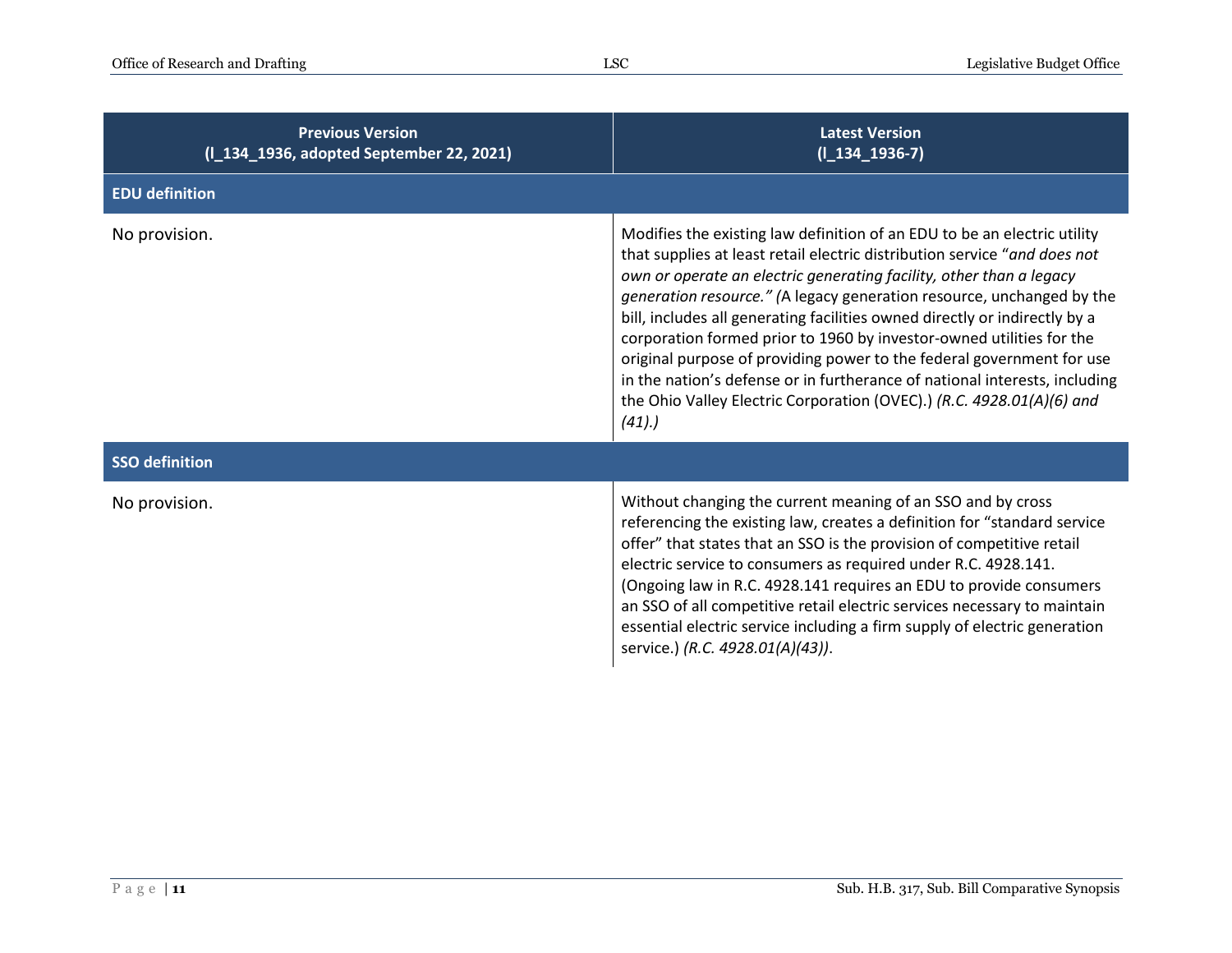| <b>Previous Version</b><br>(I_134_1936, adopted September 22, 2021)   | <b>Latest Version</b><br>$(I_134_1936-7)$                                                                                                                                                                                                                                                                                                                                                                                                                                                                                                                                                                                                                                                                      |
|-----------------------------------------------------------------------|----------------------------------------------------------------------------------------------------------------------------------------------------------------------------------------------------------------------------------------------------------------------------------------------------------------------------------------------------------------------------------------------------------------------------------------------------------------------------------------------------------------------------------------------------------------------------------------------------------------------------------------------------------------------------------------------------------------|
| Competitive retail electric and natural gas service providers         |                                                                                                                                                                                                                                                                                                                                                                                                                                                                                                                                                                                                                                                                                                                |
| Bond requirement for competitive providers of retail electric service |                                                                                                                                                                                                                                                                                                                                                                                                                                                                                                                                                                                                                                                                                                                |
| No provision.                                                         | Specifies that an electric services company (ESC) providing<br>competitive retail electric service to an Ohio consumer must post a<br>\$150,000 surety bond sufficient to protect customers and EDUs from<br>default and that the bond must be filed as part of the ESC's<br>application with PUCO for certification as a CRES provider to meet the<br>financial guarantee required for that certification (R.C. 4928.08(B)).                                                                                                                                                                                                                                                                                  |
| Bond requirement for competitive suppliers of natural gas service     |                                                                                                                                                                                                                                                                                                                                                                                                                                                                                                                                                                                                                                                                                                                |
| No provision.                                                         | Specifies that a retail natural gas supplier providing competitive retail<br>natural gas service to an Ohio consumer must post a \$150,000 surety<br>bond sufficient to protect customers and natural gas companies from<br>default and that the bond must be filed as part of the supplier's<br>application with PUCO for certification as a competitive retail natural<br>gas (CRNG) supplier and in addition to the financial assurances<br>required for that certification. (Current law specifies, without<br>providing a bond amount, that a supplier may be required to provide<br>a performance bond sufficient to protect customers and natural gas<br>companies from default.)<br>(R.C. 4929.20(A)). |
| CRES and CRNG fixed-to-variable rate contract notice requirements     |                                                                                                                                                                                                                                                                                                                                                                                                                                                                                                                                                                                                                                                                                                                |
| No provision.                                                         | Requires CRES and CRNG providers that offer a customer a contract<br>for a fixed introductory rate that converts to a variable rate upon the<br>fixed rate's expiration to provide:                                                                                                                                                                                                                                                                                                                                                                                                                                                                                                                            |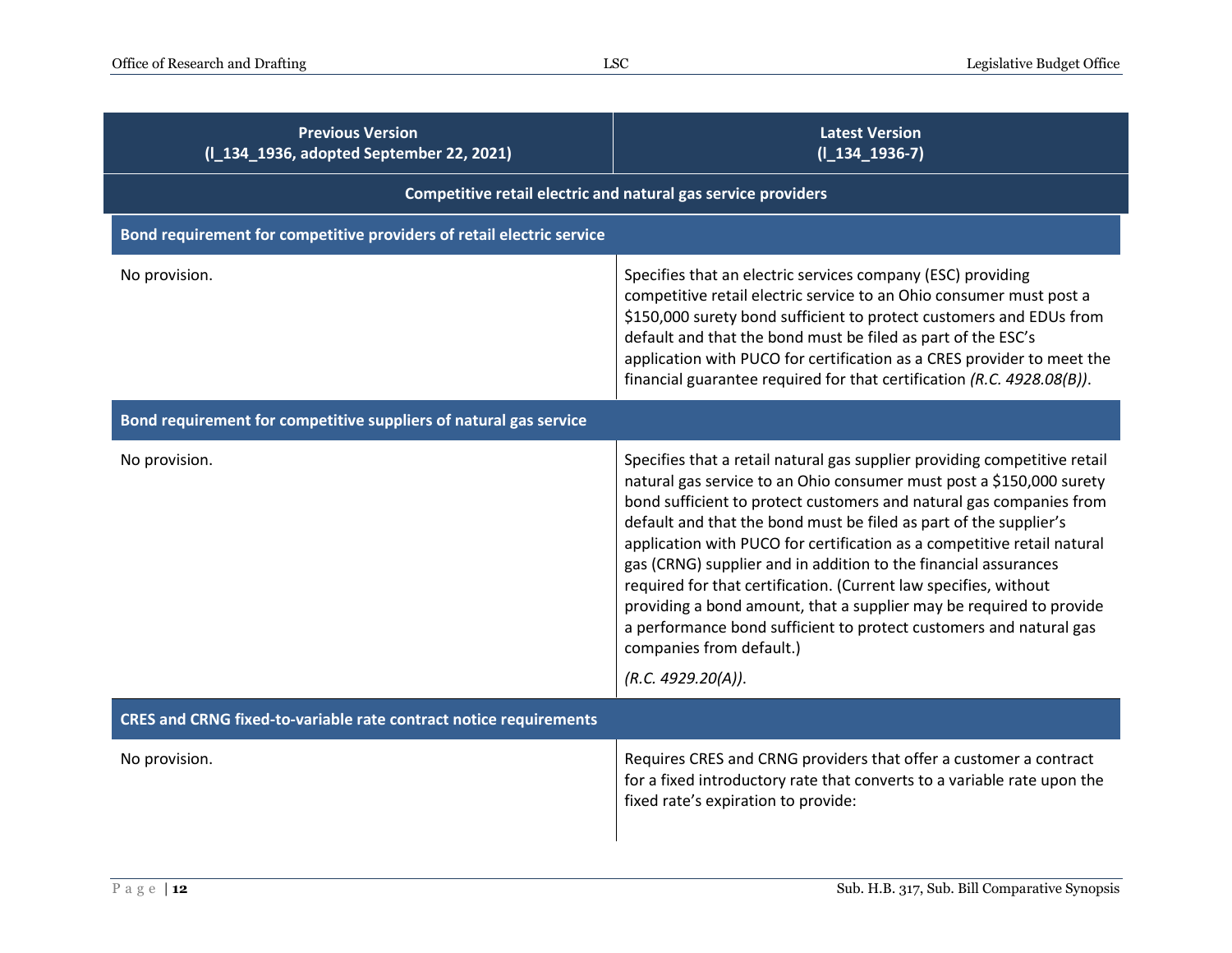| <b>Previous Version</b><br>(I_134_1936, adopted September 22, 2021) | <b>Latest Version</b><br>$(I_134_1936-7)$                                                                                                                                                                                                                                                                                                                                                                                                                                                                                      |
|---------------------------------------------------------------------|--------------------------------------------------------------------------------------------------------------------------------------------------------------------------------------------------------------------------------------------------------------------------------------------------------------------------------------------------------------------------------------------------------------------------------------------------------------------------------------------------------------------------------|
|                                                                     | Two notices by standard U.S. mail at specified times to each<br>customer that enters into such a contract that informs the<br>customer of the fixed rate expiration date and the conversion to a<br>variable rate.                                                                                                                                                                                                                                                                                                             |
|                                                                     | An annual notice by standard U.S. mail to each customer that has<br>entered into a contract that has converted to a variable rate upon<br>the expiration of the contract's fixed introductory rate to inform<br>the customer that the contract is subject to a variable rate and<br>that other fixed rate contracts are available.                                                                                                                                                                                             |
|                                                                     | (R.C. 4928.102(A) and (B) and 4929.221(A) and (B)).                                                                                                                                                                                                                                                                                                                                                                                                                                                                            |
| <b>CRES and CRNG PUCO rules for contract rate notices</b>           |                                                                                                                                                                                                                                                                                                                                                                                                                                                                                                                                |
| No provision.                                                       | Requires PUCO to adopt rules to implement the contract notice<br>requirements described above not later than 120 days after the bill's<br>effective date, including rules to require that notices use clear and<br>unambiguous language and be designed to ensure that they cannot<br>be confused with marketing material.                                                                                                                                                                                                     |
|                                                                     | $(R.C. 4928.102(C)$ and $4929.221(C)$ .                                                                                                                                                                                                                                                                                                                                                                                                                                                                                        |
| Percentage of Income Payment Plan (PIPP)                            |                                                                                                                                                                                                                                                                                                                                                                                                                                                                                                                                |
| <b>PIPP auction process</b>                                         |                                                                                                                                                                                                                                                                                                                                                                                                                                                                                                                                |
| No provision.                                                       | Repeals the current law requirement that the Director of Development<br>must aggregate Percentage of Income Payment Plan (PIPP) customers<br>for the purpose of establishing a competitive procurement process and<br>hold a competitive auction for the supply of retail electric service for<br>PIPP customers that results in the best value for universal service plan<br>rider payers and that the winning bid (or bids) must reduce the cost of<br>the PIPP program relative to the otherwise applicable SSO established |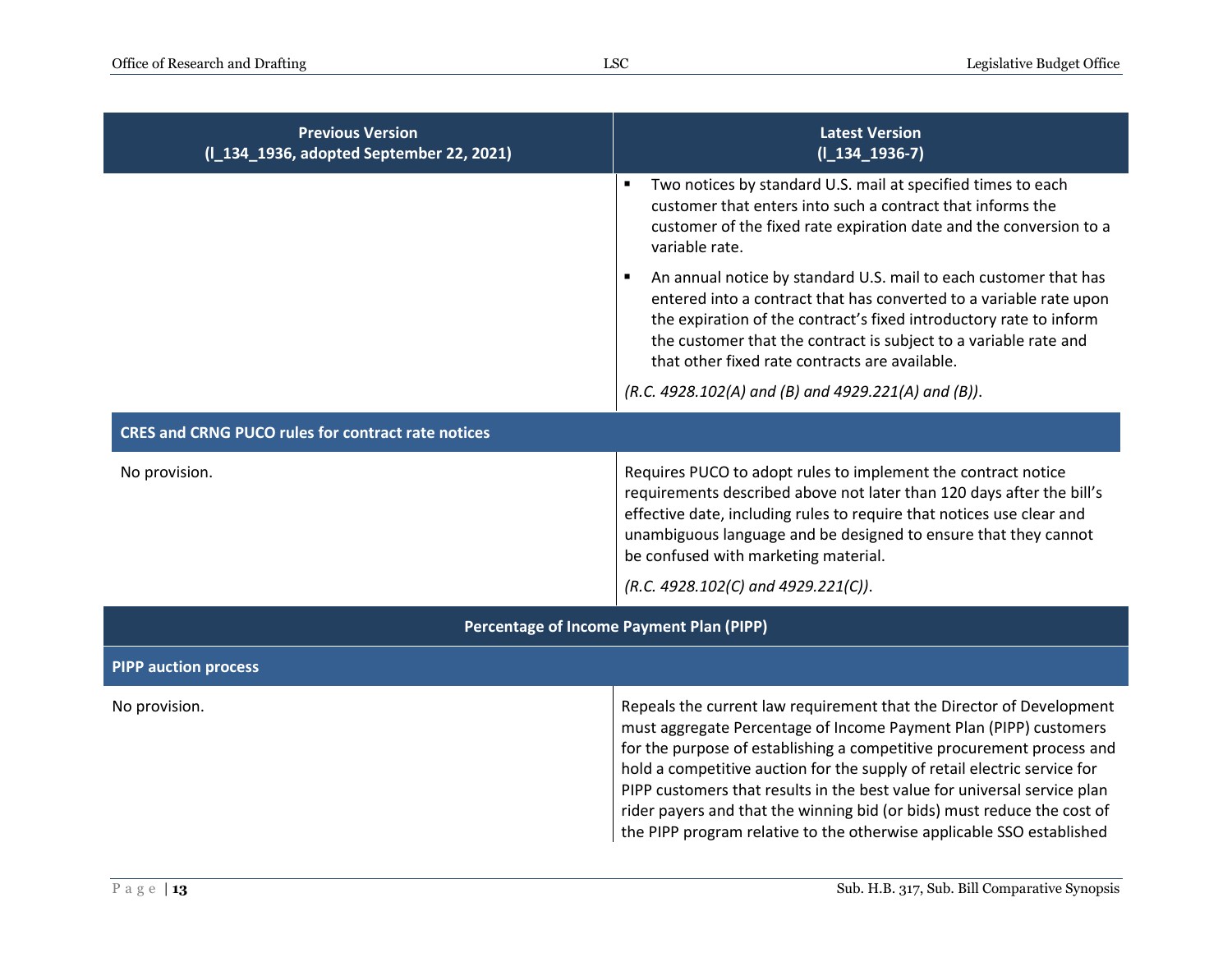| <b>Previous Version</b><br>(I_134_1936, adopted September 22, 2021) | <b>Latest Version</b><br>$(I_134_1936-7)$                                                                                                                                                                                                                                                                                                                                                                               |
|---------------------------------------------------------------------|-------------------------------------------------------------------------------------------------------------------------------------------------------------------------------------------------------------------------------------------------------------------------------------------------------------------------------------------------------------------------------------------------------------------------|
|                                                                     | under Ohio competitive retail electric service law.                                                                                                                                                                                                                                                                                                                                                                     |
|                                                                     | Repeals the requirements that PUCO, upon written request by the<br>Director of Development must design, manage, and supervise the<br>competitive procurement process for PIPP and that the Director must<br>reimburse PUCO for costs it incurs.                                                                                                                                                                         |
|                                                                     | (R.C. 4928.54; R.C. 4928.541 to 4928.544, repealed.)                                                                                                                                                                                                                                                                                                                                                                    |
| Restoration of prior PIPP auction law, but with mandatory auction   |                                                                                                                                                                                                                                                                                                                                                                                                                         |
| No provision.                                                       | Restores the PIPP auction provision of the law in effect prior to the<br>enactment of H.B. 64 of the 131 <sup>st</sup> General Assembly to aggregate PIPP<br>customers for the purpose of competitively auctioning the supply of<br>competitive retail electric generation service for PIPP customers, but<br>requires rather than permits the Director of Development to aggregate<br>PIPP customers for this purpose. |
|                                                                     | Specifies that, to meet this requirement, the competitive supply of<br>retail electric service for PIPP customers must be obtained through the<br>SSO offered through a CPP.                                                                                                                                                                                                                                            |
|                                                                     | Restores the prior law requirement that any difference between<br>Universal Service Fund revenues and savings resulting from a<br>competitive auction for the supply of electric service to PIPP customers<br>be reinvested in the Targeted Energy Efficiency and Weatherization<br>Program.                                                                                                                            |
|                                                                     | (R.C. 4928.54 and 4928.55.)                                                                                                                                                                                                                                                                                                                                                                                             |
| <b>Public Benefits Advisory Board investigation and report</b>      |                                                                                                                                                                                                                                                                                                                                                                                                                         |
| No provision.                                                       | Repeals the provision regarding the Public Benefits Advisory Board<br>investigation and report regarding funding for PIPP and other similar<br>programs (R.C. 4928.581, 4928.582, and 4928.583, repealed).                                                                                                                                                                                                              |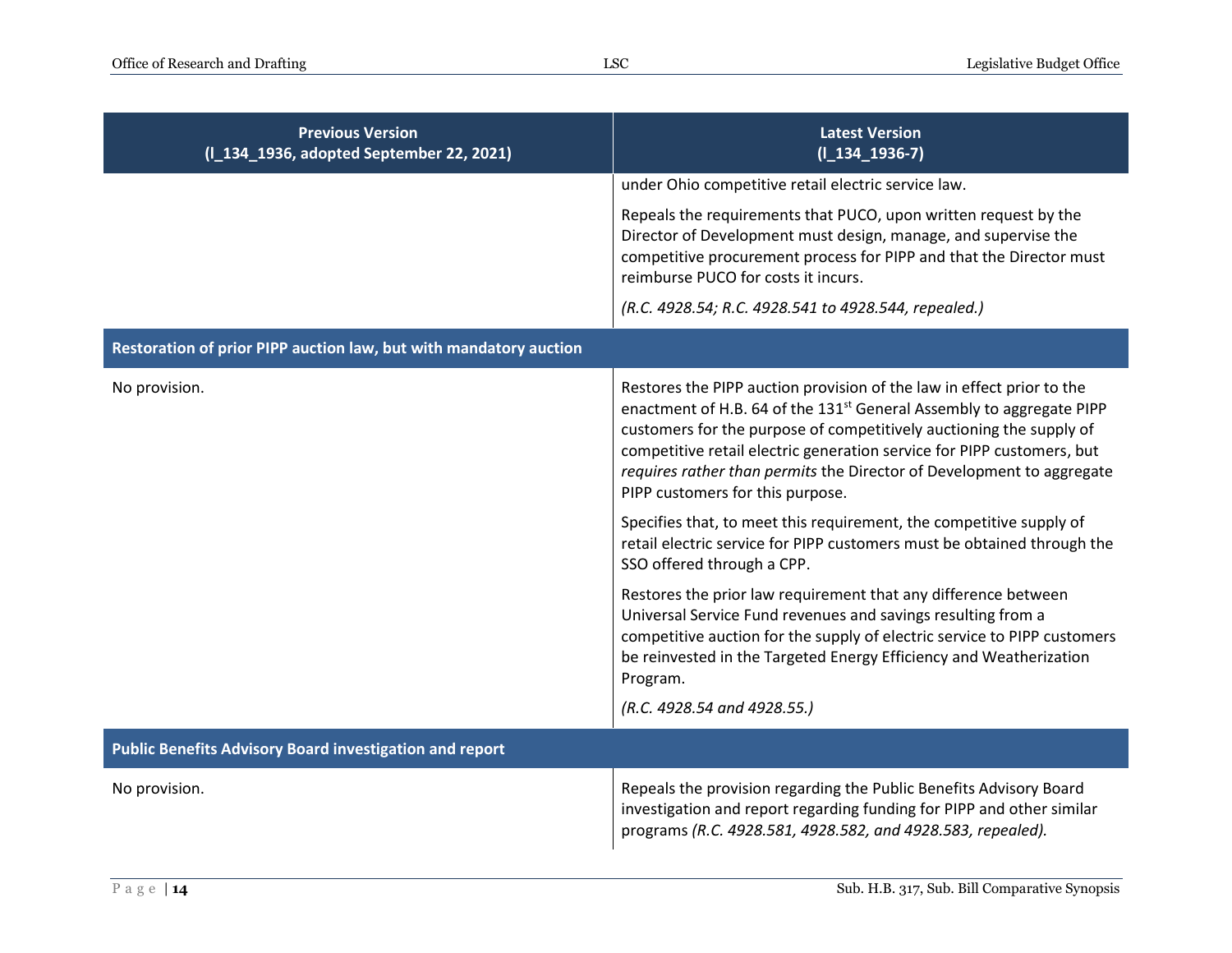| <b>Previous Version</b><br>(I_134_1936, adopted September 22, 2021)                                                                                                                                                                                                                                                                                                                             | <b>Latest Version</b><br>$(I_134_1936-7)$                                                                                                                                                                                                                                                                      |  |
|-------------------------------------------------------------------------------------------------------------------------------------------------------------------------------------------------------------------------------------------------------------------------------------------------------------------------------------------------------------------------------------------------|----------------------------------------------------------------------------------------------------------------------------------------------------------------------------------------------------------------------------------------------------------------------------------------------------------------|--|
| PIPP service procured prior to bill's effective date                                                                                                                                                                                                                                                                                                                                            |                                                                                                                                                                                                                                                                                                                |  |
| No provision.                                                                                                                                                                                                                                                                                                                                                                                   | Specifies that retail electric service obtained for PIPP customers under<br>the competitive procurement process in effect prior to the bill's<br>effective date must continue to be provided according to the terms and<br>for the period of service established under the procurement process<br>(Section 6). |  |
| PIPP auctions after bill's effective date                                                                                                                                                                                                                                                                                                                                                       |                                                                                                                                                                                                                                                                                                                |  |
| No provision.                                                                                                                                                                                                                                                                                                                                                                                   | Specifies that auctions for obtaining retail electric service for PIPP<br>customers after the bill's effective date must be conducted as changed<br>by the bill (Section 6).                                                                                                                                   |  |
| <b>Electric security plans (ESPs)</b>                                                                                                                                                                                                                                                                                                                                                           |                                                                                                                                                                                                                                                                                                                |  |
| Electric security plans (ESPs) with a specific termination date                                                                                                                                                                                                                                                                                                                                 |                                                                                                                                                                                                                                                                                                                |  |
| If an EDU has an electric security plan (ESP) that has a specific<br>termination date and the ESP is in effect on the bill's effective date,<br>permits the EDU to continue that ESP until its termination date and in<br>accordance with all applicable ESP laws and PUCO orders and rules<br>that applied to the ESP prior to the bill's effective date<br>(Section $4(A)(1)(a)$ and $(2)$ ). | Requires rather than allows such an EDU to continue its ESP until its<br>termination date and in accordance with all applicable ESP laws and<br>PUCO orders and rules (Section 4(A)(1)(a) and (2)).                                                                                                            |  |